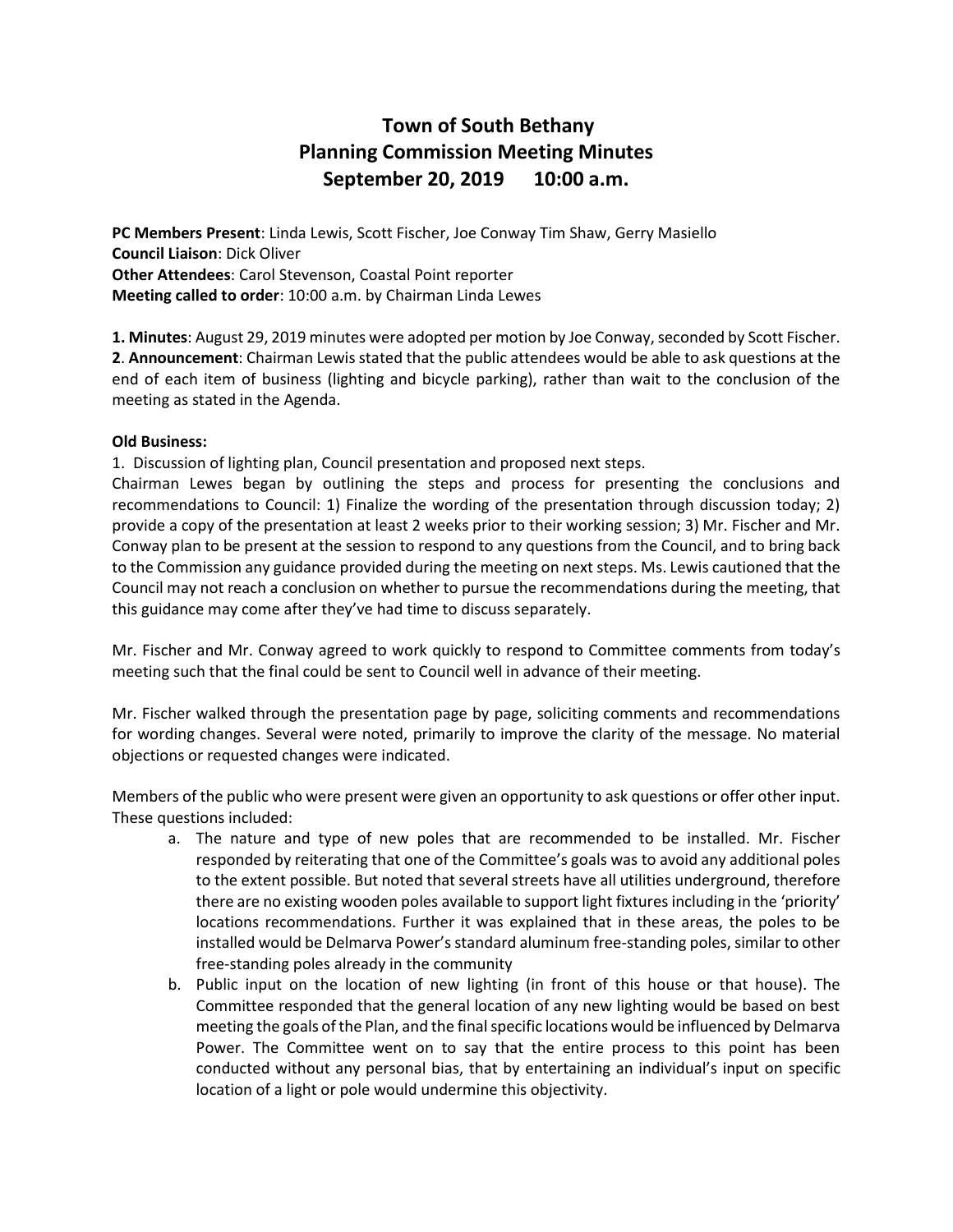## 2. Bicycle Parking plan.

Mr. Masiello indicated that he had a discussion with a representative from Bethany Beach, and learned they are dealing with the same issues. They too are evaluating how to best meet the demand for bicycle parking against the finite amount of space within their control available.

Mr. Shaw presented the discussion he had with Mr. Joe Hinks, Code Enforcement Constable. Mr. Hinks confirmed that the 'focus of the storm' is with the bicycles being parked within the Sandpiper Village community. Mr. Shaw also indicated that his research provided the following:

- a. Use of easements along Town roads these can only be used for utilities, signage and road work
- b. DelDot indicated that bicycle parking could be installed in the area near the fore pond (Anchorage and Rt. 1), as long as it was west of all power pole supports. It was noted that this needs to be confirmed)
- c. DNRC confirmed that bicycle parking is allowed on the east side of the dunes but anything installed would need to be removed in preparation for a significant storm by Town personnel
- d. Any racks installed on a street would need to be such that they can be removed at the end of the season to allow for street maintenance and snow plowing
- e. The beach access pathways in Sandpiper Village are the responsibility of their HOA, not available for Town use

Ms. Lewis reviewed the process the Committee has taken to develop their conclusions and recommendations, most notably that: a) The Committee first assessed the constraints imposed by law, code and property owner rights for what specific locations for any parking options were even subject to further consideration; b) She had solicited and received numerous recommendations from the public – each of which were reviewed and commented on by each member of the Committee. She provided a summary of the consolidated document to the full Committee and made it available for the public attending to review.

Mr. Conway presented the summary presentation being prepared for the Council at their upcoming workshop. Mr. Conway summarized the Committee's observations and recommendations:

Planning Commission guiding principles:

- 1. Judiciously implement any recommendation to provide time to observe changes in individual's behaviors and impacts on bicycle parking & location volume and frequency patterns
- 2. Installation of new bicycle parking equipment should be such that they can be easily removed at the end of each season
- 3. Any requirement for enforcement as part of a recommendation must be practical considering limited police resources and in the avoidance of liability
- 4. Minimize any requirement for the allocation of Town staff resources including maintenance personnel, particularly during the season
- 5. Any recommendation should not unreasonably restrict street parking adjacent to homeowner's property
- 6. There should be an equitable application throughout the Town of any recommendations that may restrict current use of public right of ways